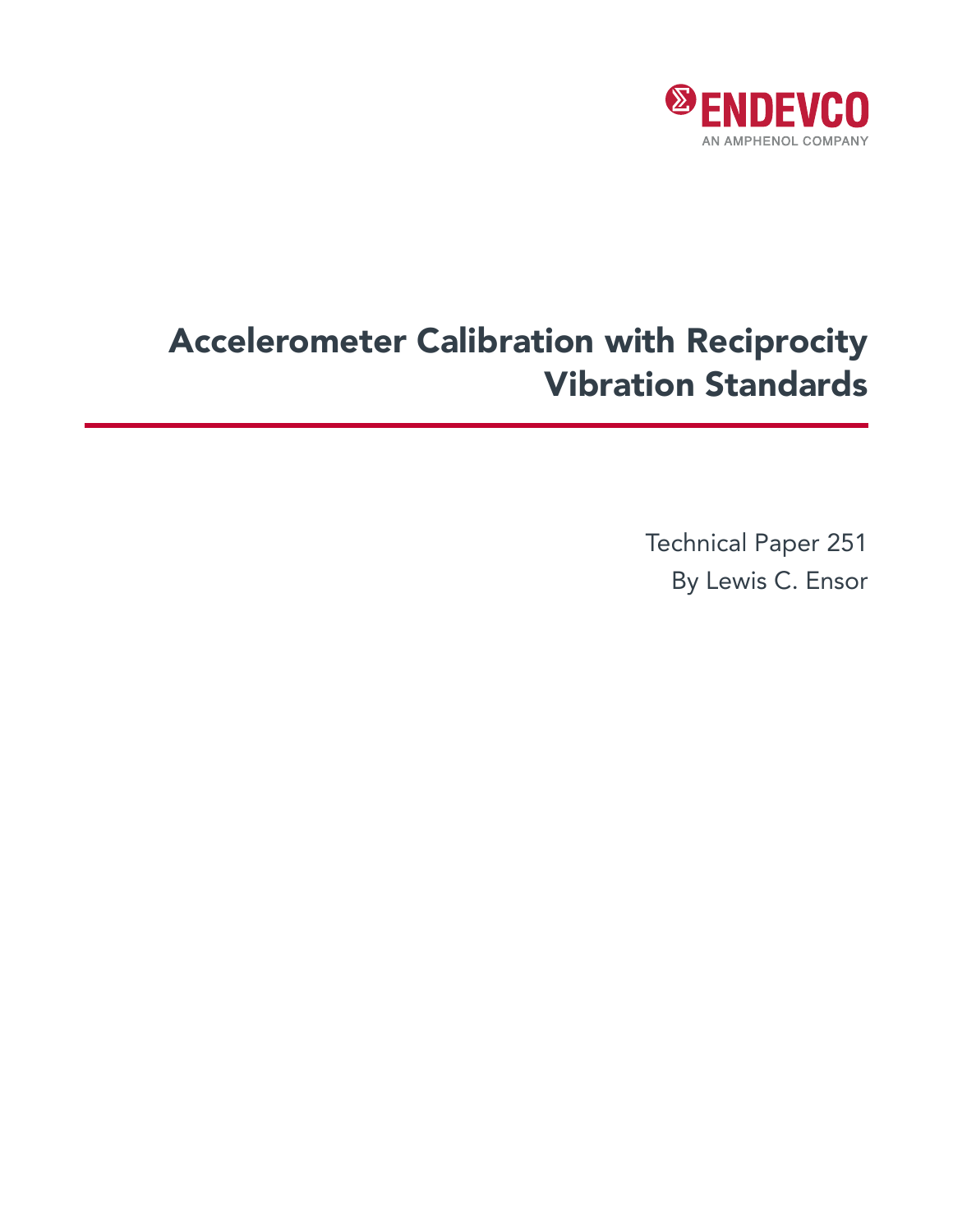## **T E C H N I C A L P A P E R 251**

**ACCELEROMETER CALIBRATION WITH RECIPROCITY VIBRATION STANDARDS**

**Lewis C. Ensor, Endevco®**

## **ACCELEROMETER CALIBRATION WITH RECIPROCITY VIBRATION STANDARDS**

LEWIS C. ENSOR **Endevco Corporation** 

The first reciprocity-calibrated electrodynamic velocity transducers were separately mounted but mechanically connected to conventional vibration shakers<sup>2, 3</sup>. Later velocity standards were actually built into electrodynamic shakers for reciprocity calibration at low frequencies. Further research made this type of calibration possible also at high frequencies near and above shaker resonances<sup>4</sup>. Primary vibration standards have been calibrated by this method at the National Bureau of Standards for the past decade. This article deals with the reciprocity calibration of piezoelectric accelerometer standards mounted temporarily on an electrodynamic shaker. At frequencies below the lowest axial resonance of the shaker a simplified reciprocity procedure is used. At higher frequencies, the constancy of the standard's sensitivity is verified by comparison with another standard previously calibrated at NBS.

Either the piezoelectric or electrodynamic

LEWIS C. ENSOR received a B.S. in Mechanical Engineering in 1958 from the University of Maryland. For three years he worked on development of vibration standards and calibration at the National Bureau of Standards, Washington, D. C. Since 1961 he



has been active in transducer design and calibration at Endevco, Pasadena, California.

transducer can be reciprocity calibrated and used for performing comparison calibrations on test accelerometers. However, the piezoelectric vibration standard has two outstanding advantages over the electrodynamic transducer  $-$  (1) unique portability and  $(2)$  the piezoelectric standard is used up to 10,000 Hz (important for shock motion measurements) while the electrodynamic standard is generally limited to 2000 Hz. A commercially available piezoelectric accelerometer standard is shown in Figure 1 (Endevco) Model 2270).

#### **RECIPROCITY THEORY**

The reciprocity theory<sup>4</sup> is applicable to the calibration of vibration standards in the amplitude range where the standard's electrical output is linearly proportional to the shaker's motion. The theory shows a reciprocity relation for the driver coil and equates the ratios of force/current and voltage/ velocity where the electrical terms refer to the shaker's driver coil and the mechanical terms reference the shaker mounting table. (The "voltage" is measured when the driving coil is open circuit.) In other words, the driver coil acts as the "reciprocal" transducer whose electrical measurements are used for calibrating the output of the accelerometer standard attached to the mounting table.

### RECIPROCITY CALIBRATION **EQUATIONS**

The derivations and ramifications of the reciprocity theory are developed in References 1, 4. The intent of the present article, however, is to detail the calibration procedure itself. For this purpose, only the necessary equations will be given, as follows:





**TP 251**

**ENDEVCO**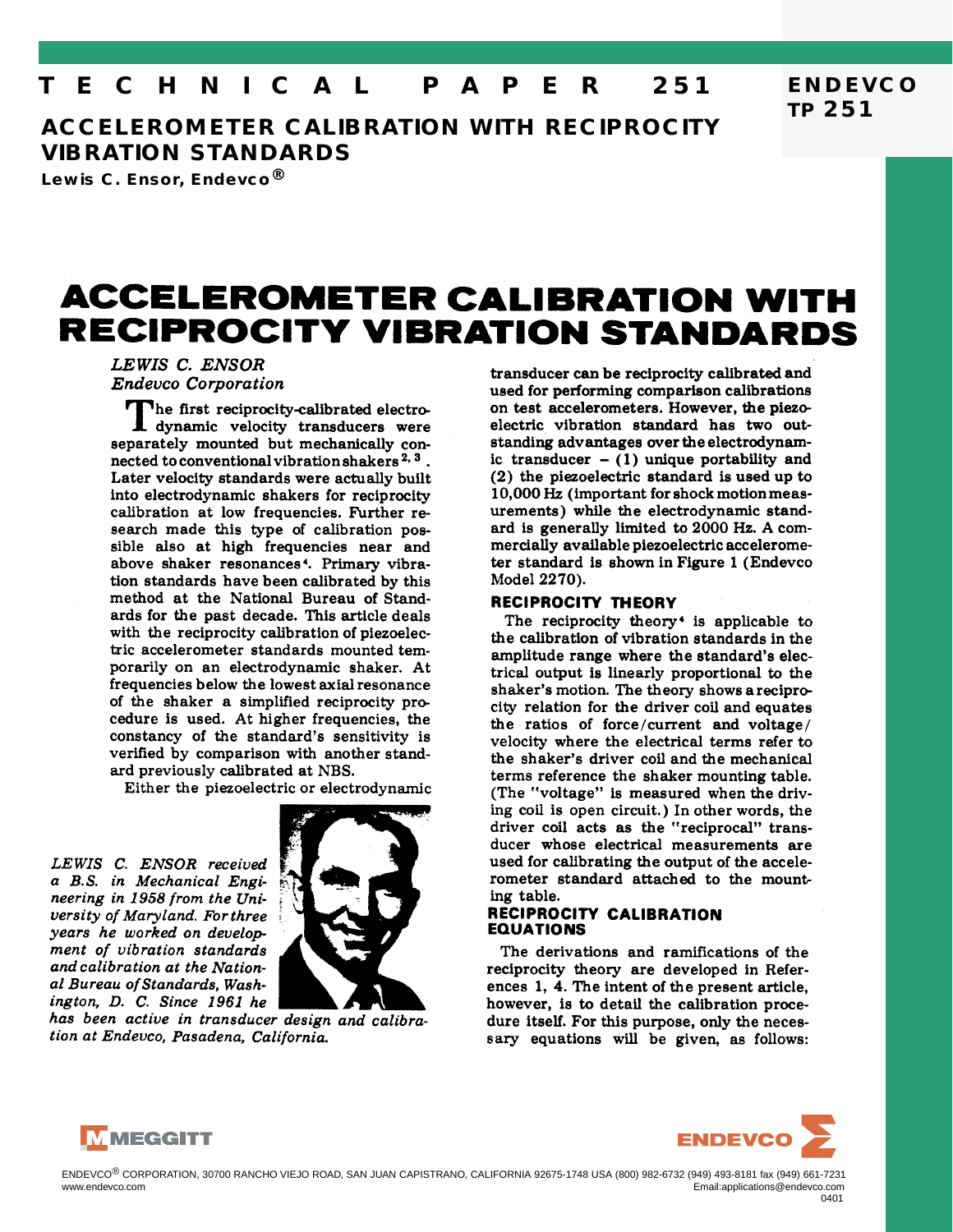### **ENDEVCO TP 251**

 $S_a = 2635 \sqrt{JR/jf}$ 

where

 $S_a$  = sensitivity (mV/g) of the piezoelectric accelerometer standard

 $(1)$ 

- = transfer admittance intercept (the in-J tercept of a plot of weight/transfer admittance ratio, 1b/mho, where transfer admittance ratio is drivercoil current/piezoelectric-accelerometer voltage output, and weight refers to the ten 0.1 to 1 lb values used for the calibration here described).
- $R = voltage ratio: voltage output of the$ piezoelectric accelerometer standard divided by the voltage output of the driver coil when the shaker is driven by a second driver coil and the first driver coil is open circuit.

 $=\sqrt{-1}$ , the 90-degree vector j

 $\mathbf f$ = the frequency, Hz, at which the voltage ratio is measured

$$
J = 0.04204 \Sigma n^2 Y_{nr} + 0.0502\Sigma n^2 W_n Y_{nr} (2)
$$

where

- $n =$  integers from 1 to 10 corresponding to the number of the weight increment  $W_n$  (see Table 1)
- $W_n$  = weight increment, 1b, from 0.1 to 1.0 in this calibration (also see Ta $ble<sub>1</sub>$

$$
Y_{nr} = W_n/(G_n - G_0)
$$
 (3)

where

- $G_n$  = the transfer admittance ratio, as defined for Eq. 1
- $G_0$  = the transfer admittance ratio with no weight attached to the shaker.

Two assumptions made in the derivations of the above equations are valid for most commercial shakers because the calibration is performed at 100 Hz or less, which is small compared with the shaker's axial resonance frequency. The first assumption  $(in Eq. 1)$  is that the phase angle of the voltage ratio is 90 degrees. The second assumption (in Eq. 2 and 3) supposes no phase angle between the driver coil current and the output of the piezoelectric accelerometer being calibrated.

The weight increments selected should be in steps of about one-fifth the total weight of the shaker moving parts. For the calibration to be described, ten weights will be used, one pound being the largest.

#### RECIPROCITY PROCEDURE

The calibration procedure (to be illustrated in detail later by an actual example) can be summarized in the following steps:





FIGURE 1. Setup used for transfer admittance measurements. Shaker with accelerometer standard and mass attached is shown at top.

1. Calibrate ten weights in equal increments from 0.1 to 1.0 pound on a scale balance.

2. Determine the transfer admittance ratio with each weight and with no weight attached to the shaker. This requires measuring the driver coil current and piezoelectric accelerometer voltage output at each step since these quantities form this ratio.

3. Sum the transfer admittance measurements as indicated by Eq. 2 and 3.

4. Measure the voltage ratio: the piezoelectric standard output/open-circuit driver coil output (when the shaker is driven by a second driver coil or shaker).

5. Use an electronic counter to measure the frequency at which Step 4 is performed. 6. Using the values of J, R, and f from

Steps 3, 4, and 5, respectively, compute from Eq. 1 the sensitivity of the piezoelectric accelerometer standard.

 $\overline{2}$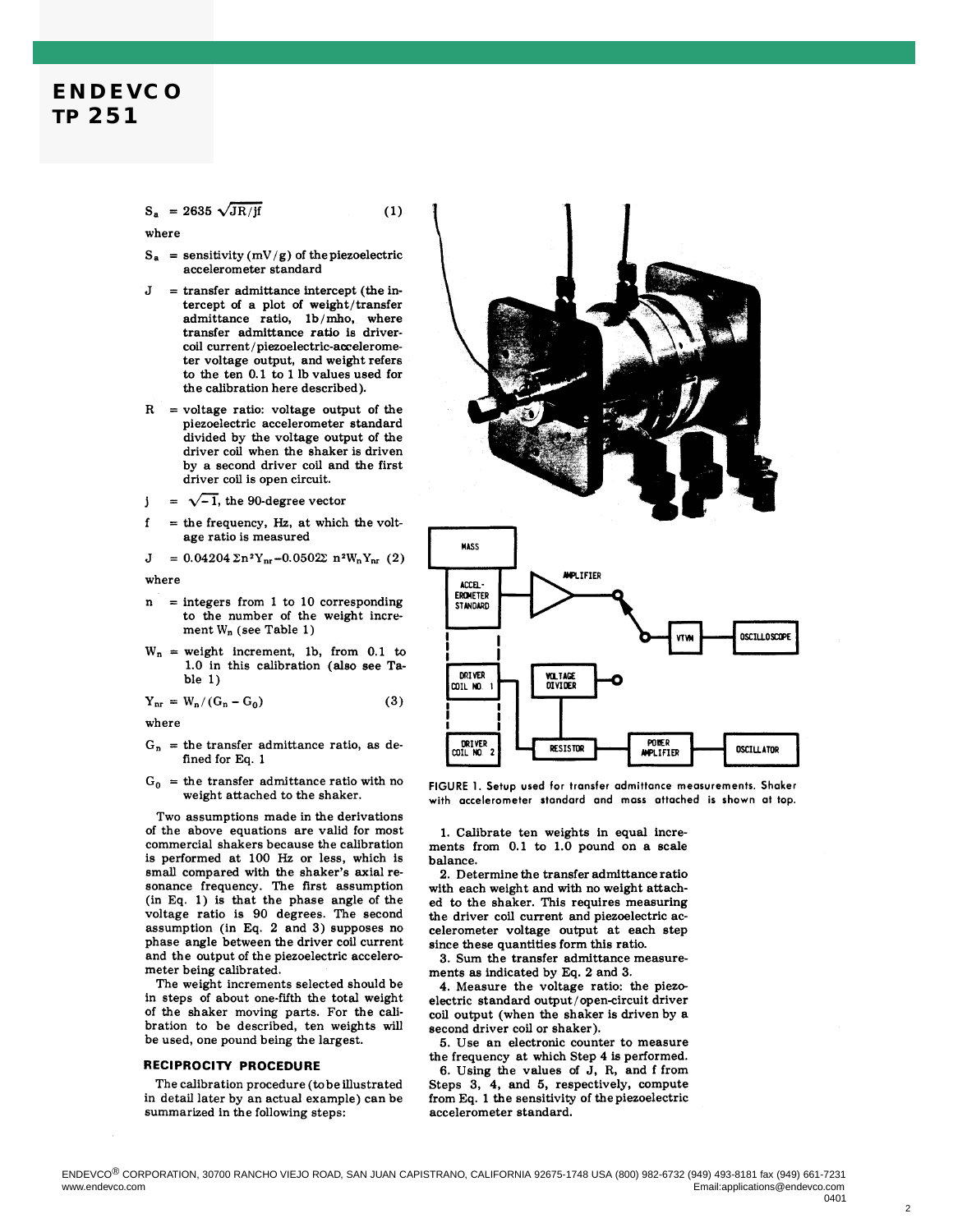

FIGURE 2. Block diagram for voltage ratio measurements.

| TABLE 1 - TRANSFER ADMITTANCE MEASUREMENTS |  |  |  |  |
|--------------------------------------------|--|--|--|--|
| ON PIEZOELECTRIC STANDARD PX-SP46          |  |  |  |  |
| SERIAL NUMBER 10                           |  |  |  |  |

| n                       | $W_n$ | G <sub>n</sub> | $Y_{nr}$    |
|-------------------------|-------|----------------|-------------|
|                         | lЬ    | amp/volt       | lb-volt/amp |
|                         | 0.0   | 24.84          | ----        |
| 1                       | 0.1   | 31.55          | .01492      |
| $\mathbf 2$             | 0.2   | 38.17          | .01500      |
| 3                       | 0.3   | 44.74          | .01508      |
| $\overline{\mathbf{4}}$ | 0.4   | 51.55          | .01498      |
| 5                       | 0.5   | 58.14          | .01502      |
| 6                       | 0.6   | 64.72          | .01505      |
| 7                       | 0.7   | 71.17          | .01511      |
| 8                       | 0.8   | 78.03          | .01504      |
| 9                       | 0.9   | 84.64          | .01505      |
| 10                      | 1.0   | 91.32          | .01504      |
|                         | 0.0   | 24.84          |             |

#### TRANSFER ADMITTANCE **MEASUREMENTS**

A sample calibration which follows the above procedure will be described. First to be discussed will be the transfer admittance measurements, the setup and block diagram for which are illustrated in Figure 1. Although two driver coils are permanently built into the shaker, only driver coil No. 1 is used for the transfer admittance measurements.

The shaker selected is free of excessive transverse motion  $(5)$  and has a sinusoidal motion whose distortion is less than one percent. Also, the driver coil current and the standard accelerometer outputs have a phase angle of zero degrees as verified by the oscilloscope. All of these shaker characteristics are present throughout an appreciable frequency range including the<br>calibration frequency. The reciprocity calibrations are now performed at 100 Hz to meet industry standards. However, the earlier calibrations summarized in this article were obtained at 50 Hz before the conversion to 100 Hz was made.

Having a satisfactory shaker, each of the ten weights are attached to it for measurements of transfer admittance  $(G_n)$  is defined as:

$$
G_n = 1/D_n \tag{4}
$$

where  $D_n$  is the divider setting which exactly equates divider voltage output to the output from the standard. The voltage divider and resistor, a 1-ohm precision-type, can be General Radio Types 1454A and 500A, respectively.

Table 1 lists the values of  $G_n$  and the corresponding values of  $Y_{nr}$  computed for a typical reciprocity calibration. When the products of  $n^2 Y_{nr}$  and  $n^2 W_n Y_{nr}$  are summed and substituted in Eq. 2, J is computed to be 0.01503 1b-volt/ampere for the measurements listed in Table 1.

#### **VOLTAGE RATIO MEASUREMENT**

Figure 2 illustrates the block diagram for this measurement. The setup is the same as Figure 1 except the masses are removed and driver coil No. 2 is used to excite the shaker. The oscilloscope is used to indicate that the phase angle of the voltage ratio is 90 degrees, and the electronic counter measures the frequency at which the voltage ratio is taken. As before, an adjustment is made of the voltage divider output until it equals that of the piezoelectric standard.

The voltage ratio, R, then, is:

 $R = D_r$ 

where  $D_r$  is the setting on the voltage divider. As an example, the value of R was 0.0479 volt/volt at 50 Hz on PX-SP46 piezoelectric standard Serial No. 10.

When Eq. 1 was computed using the values of J, R and f obtained above, a sensitivity of 10.00 millivolts/g resulted for piezoelectric accelerometer standard No. 10. Close agreement with this figure was shown when the same standard was calibrated at the National Bureau of Standards. This latter calibration, an average of  $38$  points from  $10\,$ to 4000 Hz, gave a sensitivity of 10.02 millivolts/g with a  $0.5$  percent standard deviation.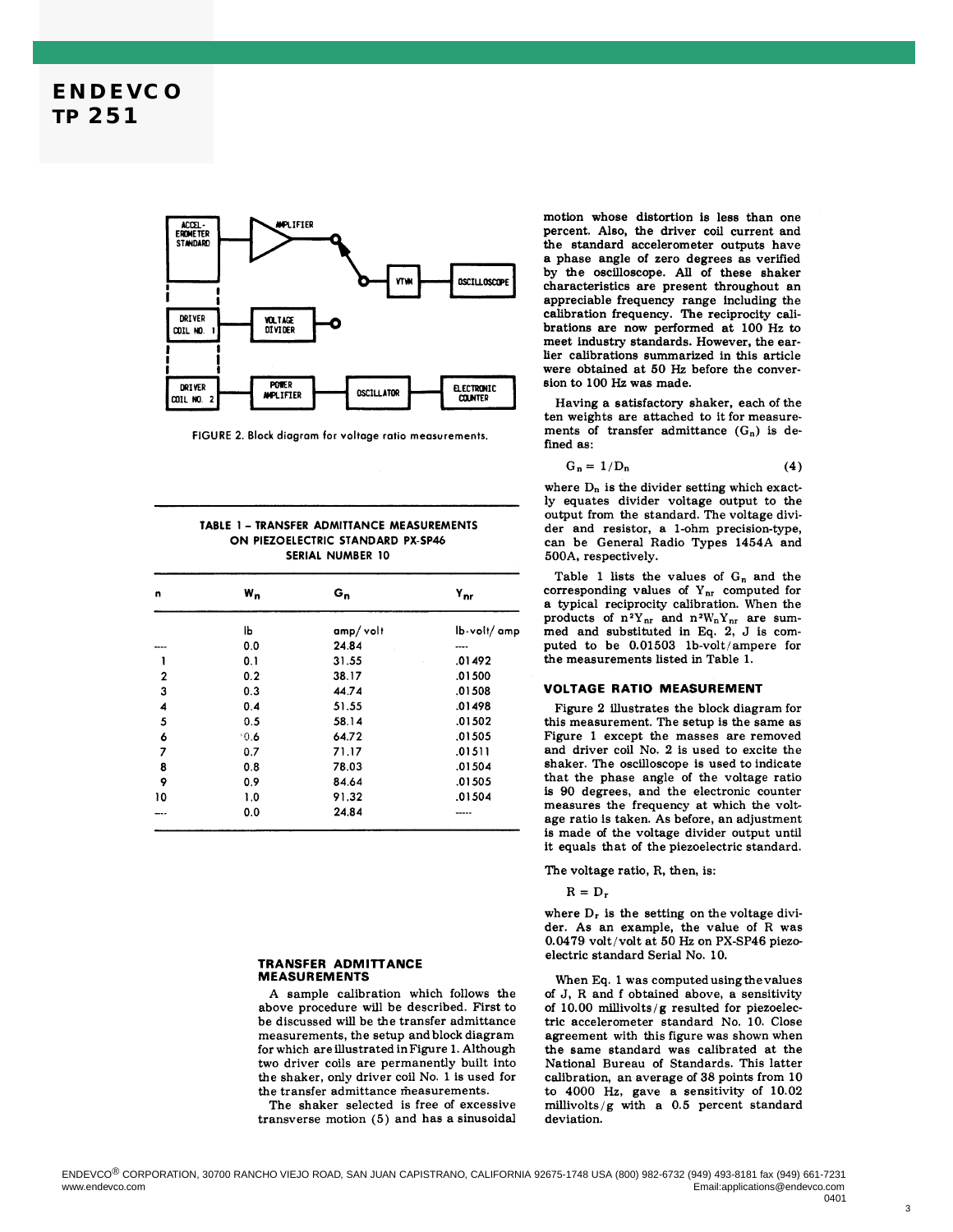#### RECIPROCITY CALIBRATION **ACCURACY**

The calibration results described above are included in Table 2, which also includes results obtained on other vibration standards calibrated at Endevco by the reciprocity method. All the standards are adjusted so their sensitivities are multiples of 10 for simplicity of use. All are piezoelectric standards except for the first row which covers the electrodynamic standard. In the last column of the table the standard deviation is expressed as a percent of the average sensitivity of all the calibrations performed on each standard.

The piezoelectric accelerometers used in these calibrations are specially designed to have a minimum of calibration errors due to the effects of temperature, strain, and other environmental factors. For these accelerometers, the sensitivity is adjusted prior to the first calibration in Table 2 by inserting capacity or adjusting the gain of the standard amplifier shown in Figure 1 and 2. In the case of the electrodynamic standard the proper value of resistance is put in series with the coil to obtain the desired sensitivity.

An error analysis of the reciprocity calibration method is given in Table 3, where an estimate of the individual errors are listed for the various error sources present. In addition to 100 Hz, the reciprocity errors apply to any frequency at which the 0° and  $90°$ phase angles are present. The square root of the sum of the individual errors squared is determined to obtain the final estimated error.

The 0.5 percent sensitivity error listed in Table 3 agrees closely with the standard deviations for piezoelectric accelerometer standards listed in Table 2. Also, a similar analysis for the electrodynamic velocity standard, reference 1, produces an estimated error of 0.3 percent which is close to the standard deviation in Table 2.

In addition to performing the low-frequency reciprocity calibration for the piezoelectric accelerometer standards, it is necessary to obtain their response at higher frequencies. This is done by a comparison calibration up to 10,000 Hz with an accelerometer standard previously calibrated at NBS. The errors of this comparison calibration are included in Table 3.

The reciprocity and comparison calibration results on a 2270 accelerometer standard are shown in Figure 3. The reciprocity calibration results on 2270 accelerometer standards are included in Table 2. This represents the evolution of reciprocity calibrated standards; the electrodynamic velocity standard, special piezoelectric accelerometer standards and finally the 2270 standard.

#### TABLE 2 - SUMMARY OF RECIPROCITY CALIBRATION RESULTS ON VIBRATION STANDARDS

| Standard                  | Calibration<br>History,<br>vears | Number of<br>Reciprocity<br><b>Calibrations</b> | Average<br>Sensitivity <sup>a</sup> | Standard<br>Deviation,<br>percent |
|---------------------------|----------------------------------|-------------------------------------------------|-------------------------------------|-----------------------------------|
| Electrodynamice           | 3                                | 10                                              | 99.8                                | 0.5                               |
| P65P31#1 <sup>e</sup>     |                                  | 4                                               | 100.2                               | 0.4                               |
| P6SP31#2 <sup>e</sup>     |                                  | 2                                               | 99.9                                | 0.1                               |
| P10SP46#3                 | 6                                | 10                                              | 10.00                               | 0.3                               |
| P10SP46#4                 | 6                                | 8                                               | 9.97                                | 0.4                               |
| P10SP31#5                 | 6                                | 8                                               | 100.8                               | 0.8                               |
| P10SP46#10b               | з                                | 3                                               | 10.01                               | 0.0                               |
| PIOSP46#11 <sup>e</sup>   | $\overline{\mathbf{2}}$          | 2                                               | 10.05                               | 0.0                               |
| P10SP46#12                | 4                                | 3                                               | 10.04                               | 0.3                               |
| $P105P46#14^e$            | $\overline{2}$                   | 3                                               | 9.97                                | 0.2                               |
| 2270 NA09 <sup>c, d</sup> | 4                                | 13                                              | 1001                                | 0.2                               |
| 2270 NA21 <sup>c</sup>    | 4                                | 8                                               | 1000                                | 0.1                               |
| 2270 PA06 <sup>c</sup>    | 3                                | 4                                               | 1003                                | 0.2                               |

 $a$  - Units per  $pC/g$  or  $mV/g$ ; for the electrodynamic velocity standard the units are applicable at 50 Hz only.

 $b$  - Standard #10 was also calibrated at NBS; 10.02 mV/g was the average sensitivity reported up to 4 kHz with a standard deviation of 0.5 percent.

Calibrated with a charge amplifier using the gain range of 1000 mV/g. d - Standard NA09 was also calibrated from 10 Hz to 10,000 Hz at NBS on the gain range of 100 mV/g; the average of all the calibration points<br>was 100.4 mV/g with a standard deviation of 0.9 percent.

e - Calibrations have been discontinued since these standards are no longer in use.

#### TABLE 3 - ANALYSIS OF CALIBRATION ERRORS IN DETERMINING THE SENSITIVITY OF THE MODEL 2270 ACCELEROMETER STANDARD AT VARIOUS FREQUENCIES

| <b>Reciprocity Calibration 100 Hz</b> |                                         | Comparison Calibration 5-10,000 Hz                                                                                                                        |  |  |
|---------------------------------------|-----------------------------------------|-----------------------------------------------------------------------------------------------------------------------------------------------------------|--|--|
| Error                                 | Measurement                             | Error                                                                                                                                                     |  |  |
| per cent                              |                                         | per cent                                                                                                                                                  |  |  |
| 0.05                                  | Optical Calibration,<br>5 <sub>Hz</sub> | 1.0                                                                                                                                                       |  |  |
|                                       |                                         |                                                                                                                                                           |  |  |
| $0.2*$                                | NBS Calibration, 10-900 Hz              | 1.0                                                                                                                                                       |  |  |
| $0.2*$                                | NBS Calibration, 900-                   |                                                                                                                                                           |  |  |
|                                       |                                         | 2.0                                                                                                                                                       |  |  |
|                                       |                                         |                                                                                                                                                           |  |  |
|                                       |                                         | 0.2                                                                                                                                                       |  |  |
|                                       |                                         |                                                                                                                                                           |  |  |
|                                       |                                         |                                                                                                                                                           |  |  |
|                                       |                                         |                                                                                                                                                           |  |  |
|                                       |                                         | 0.2                                                                                                                                                       |  |  |
| 0.2                                   | Amplifier Effects, Fre-                 |                                                                                                                                                           |  |  |
|                                       | quency Response, etc.                   | 0.1                                                                                                                                                       |  |  |
|                                       |                                         |                                                                                                                                                           |  |  |
|                                       |                                         |                                                                                                                                                           |  |  |
|                                       | 10,000 Hz                               | 0.5                                                                                                                                                       |  |  |
| 0.3                                   |                                         |                                                                                                                                                           |  |  |
|                                       | Voltage Ratio                           | 0.2                                                                                                                                                       |  |  |
| $0.5***$                              |                                         | $1.1***$                                                                                                                                                  |  |  |
|                                       |                                         |                                                                                                                                                           |  |  |
|                                       | Estimated Error, 900-                   |                                                                                                                                                           |  |  |
|                                       | 10.000 Hz                               | $2.1**$                                                                                                                                                   |  |  |
|                                       | 0.1<br>0.05                             | 10.000 Hz<br><b>Distortion</b><br>Accelerometer Effects,<br>Transverse Sensitivity,<br>Strain, etc.<br>Relative Motion, 900-<br>Estimated Error, 5-900 Hz |  |  |

\* Assume 0° and 90° phase shifts for transfer admittance and voltage ration ratio measurements, respectively.

Determined from the square root of the sum of the squares of the applicable individual errors.

 $\overline{4}$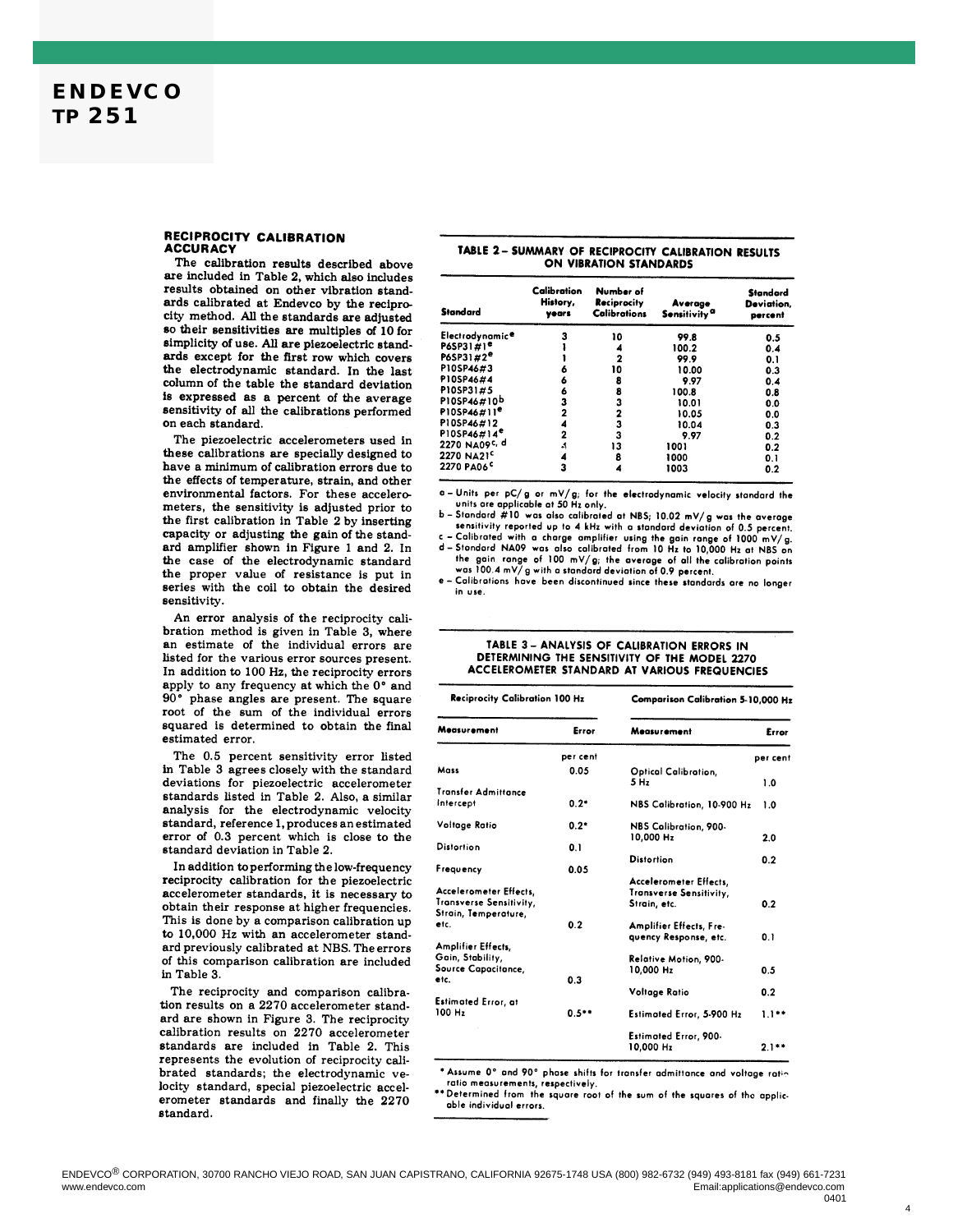

FIGURE 3. Calibration of a Model 2270 accelerometer standard and charge amplifier. The reciprocity calibration performed at 100 Hz and comparison calibration to 10,000 Hz are traceable to the National **Bureau of Standards.** 



FIGURE 4. Comparison calibration results on three accelerometers obtained with the setup and block diagram illustrated in Figure 4.

#### SAMPLE COMPARISON CALIBRATION

The reciprocity calibrated standards described above have been used routinely in several calibrators<sup>6</sup>. The 2270 is the most advanced accelerometer standard. It is designed with a case suitable for attaching test accelerometers. This accelerometer standard is reciprocity calibrated and used directly to calibrate single axis piezoelectric accelerometers at frequencies up to 10,000 Hz. The 2270 standard provides special mechanical mounting and electrical grounding features which eliminate non-intentional set-up errors which occur in practice. The  $2270$  standards are being used to replace the special accelerometer standards in the ator ; mentioned above<sup>6</sup>. ca'

To demonstrate the use of the 2270 standard, a setup and block diagram is used as shown in Fig. 5. As before, the first step here is to adjust the voltage divider output until it equals that of the test accelerometer. The sensitivity of the test accelerometer is then equal to the sensitivity of the standard accelerometer multiplied by the setting on the voltage divider.

Typical calibration results from the above procedure are shown in Fig. 4. The accelerometers selected are representative of the various piezoelectric accelerometers presently in wide use. The weight of these three different accelerometers ranges from 2 to 78 gm, and their sensitivity ranges from approximately 3 to 100 picocoulombs/ g. These calibration results indicate the suitability of the piezoelectric standard accelerometer illustrated in Fig. 4 for performing routine comparison calibrations at frequencies up to 10,000 Hz.

#### **COMPARISON CALIBRATION ACCURACY**

Table 4 lists an analysis of the errors of the comparison calibration results. The 1.0percent estimated sensitivity error for the test accelerometer is applicable at the frequency of the previously performed reciprocity calibration. At other frequencies the test accelerometer's estimated sensitivity errors are larger because they include the NBS calibration errors.

The errors listed in Table 4 are typical of those obtained in modern calibration laboratories. At low frequencies calibration differences of less than 2 percent between laboratories are common. Careful selection of accelerometer standards and shakers can maintain the errors near 10,000 Hz at a consistent, though slightly higher value. All this demonstrates that improvement has been achieved over accelerometer calibration errors that existed a decade ago.

#### **CALIBRATION SYSTEM COMMERCIALLY AVAILABLE**

The Model 2270 was previously mentioned as a commercially available piezoelectric accelerometer standard. Also available is the System 28350F, which includes the 2270 accelerometer, a Model 2710FM13 amplifier, a Model 2710FM14 amplifier for use with the test accelerometer and a Model 2629A power supply. Although the Model 2270 accelerometer is available for use with any charge or voltage amplifier, this accelerometer was designed for use with Model 2710FM13 charge amplifier and use of the latter is recommended. This standard accelerometer-amplifier system is designed to eliminate errors which frequently occur in calibration laboratories when other standard calibration systems are used.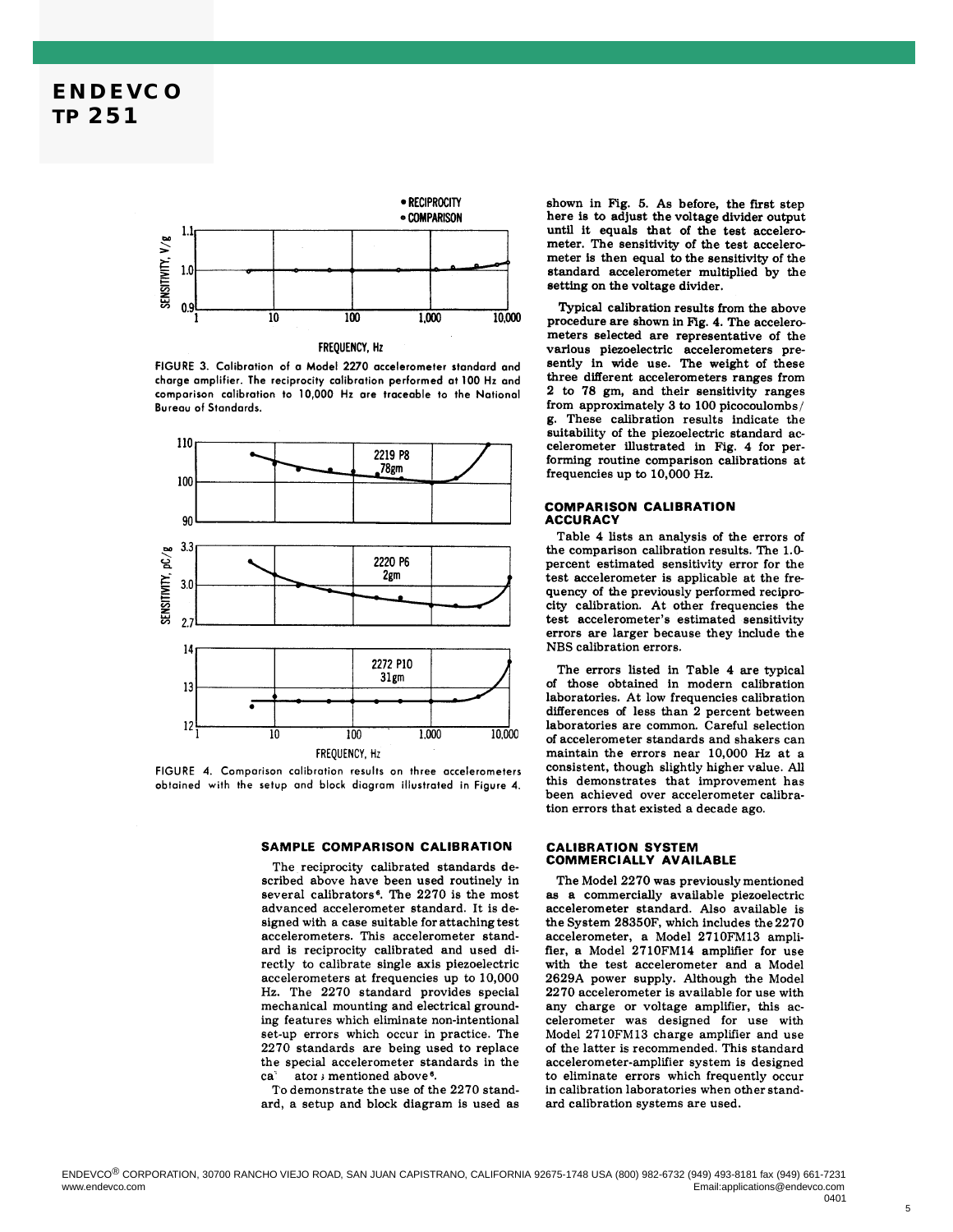## **ENDEVCO TP 251**

The System 28350F is supplied with an absolute reciprocity calibration at 100 Hz with an estimated error of 0.5 percent. In addition, calibration from 5 Hz to 10,000 Hz is supplied in a comprehensive report which includes a graph of sensitivity versus frequency. This report supplies all calibration results and shows traceability to the National Bureau of Standards.

#### **SUMMARY**

It has been shown that the reciprocity calibration procedure described provides an accurate means for establishing primary vibration standards. The procedure has been simplified by performing the reciprocity calibration at low frequencies below axial resonances in the shaker. In this way the piezoelectric standard's sensitivity is determined within an estimated error of 0.5 percent. Then the sensitivities at higher frequencies can be verified by comparison with a standard previously calibrated at NBS.

Reciprocity calibration is an absolute method for establishing piezoelectric accelerometer standards which should be recalibrated by this method at twelve-month intervals. After being returned to the user's laboratory, these standards are then available for the calibration of other accelerometers by the comparison method. The latter method will limit sensitivity errors to 1 percent at 100 Hz, 1.5 percent up to 900 Hz, and 2.5 percent up to 10,000 Hz.

Recalibration of accelerometer standards can be performed at NBS or at organizations such as the Endevco Corporation, who offer reciprocity calibration on certain accelerometers as a laboratory service along with a variety of other calibration services.

#### **REFERENCES**

- 1. Based partly on a paper originally published as Bouche, R. R. and Ensor, L. C., Use of Reciprocity Calibrated Accelerometer Standards for Performing Routine Laboratory Comparison Calibrations, Shock and Vibration Bulletin, No. 34, Part 4, Pages 21-29, (1965).
- 2. Trent, H. M., The Absolute Calibration of Electromechanical Pickups, Journal of Applied Mechanics, 15, Pages 49-52, (1948).
- 3. London, A., The Absolute Calibration of Vibration Pickups, NBS Tech. News Bulletin 32, Pages 8-10, (1948).
- 4. Levy, S. and Bouche, R. R., Calibration of Vibration Pickups by the Reciprocity Method, J. Research NBS, 57, 4, Pages 227-243, (1956).
- 5. Bouche, R. R., Improved Standard for the Calibration of Vibration Pickups, Experimental Mechanics, 1, 4, Pages 116-121, (1961).
- 6. Bouche, R. R. and Ensor, L. C., Calibrators for Acceptance and Qualification Testing, Shock, Vibration and Associated Environments, 33, 3, Pages 45-56, (1963).



FIGURE 5. Comparison calibration of a test accelerometer using an accelerometer standard previously calibrated by the reciprocity method.

#### TABLE 4 - ANALYSIS OF ERRORS IN THE SENSITIVITY TEST ACCELEROMETERS CALIBRATED BY THE COMPARISON METHOD

| <b>MEASUREMENT</b>                                        | <b>SENSITIVITY ERROR</b><br>per cent |  |
|-----------------------------------------------------------|--------------------------------------|--|
| Reciprocity Calibration Error for Standard, 100 Hz        | 0.5                                  |  |
| <b>Stability of Standard</b>                              | 0.5                                  |  |
| <b>Comparison Frequency Response Calibration</b>          |                                      |  |
| <b>Error for Standard</b>                                 |                                      |  |
| 5 Hz - 900 Hz                                             | 1.1                                  |  |
| 900 Hz - 10,000 Hz                                        | 2.1                                  |  |
| Relative Motion, 900 - 10,000 Hzt                         | 1.0                                  |  |
| <b>Distortion</b>                                         | 0.2                                  |  |
| Voltage Ratio                                             | 0.2                                  |  |
| Amplitude Linearity - 0.2 g to 100 g                      | 0.2                                  |  |
| Range Tracking, Standard Amplifier - 1, 10, and           |                                      |  |
| 100 g/ V Ranges                                           | 0.2                                  |  |
| Range Tracking, Test Amplifier                            | 0.2                                  |  |
| Amplifier Relative Frequency Response                     | 0.1                                  |  |
| Amplifier Gain Stability, Source Capacity, etc.           | 0.2                                  |  |
| Environmental Effects on Accelerometers, Transverse       |                                      |  |
| Sensitivity, Strain, Temperature, etc.                    | $0.5*$                               |  |
| Environmental Effects on Amplifiers, Residual Noise, etc. | $0.2***$                             |  |
| Estimated Error - 100 Hz                                  | $1.0***$                             |  |
| Estimated Error - 5 to 900 Hz                             | $1.5***$                             |  |
| Estimated Error - 900 to 10,000 Hzt                       | $2.5***$                             |  |

\* The error varies from 0% to 0.5% for most accelerometers operated under controlled laboratory conditions.

\*\* Applies for controlled laboratory conditions.

\*\*\* Determined from the square root of the sum of the squares of the applicable individual errors.

thighest frequency is 5000 Hz for to accelerometers with a total mass exceeding 35 grams.

 $6$